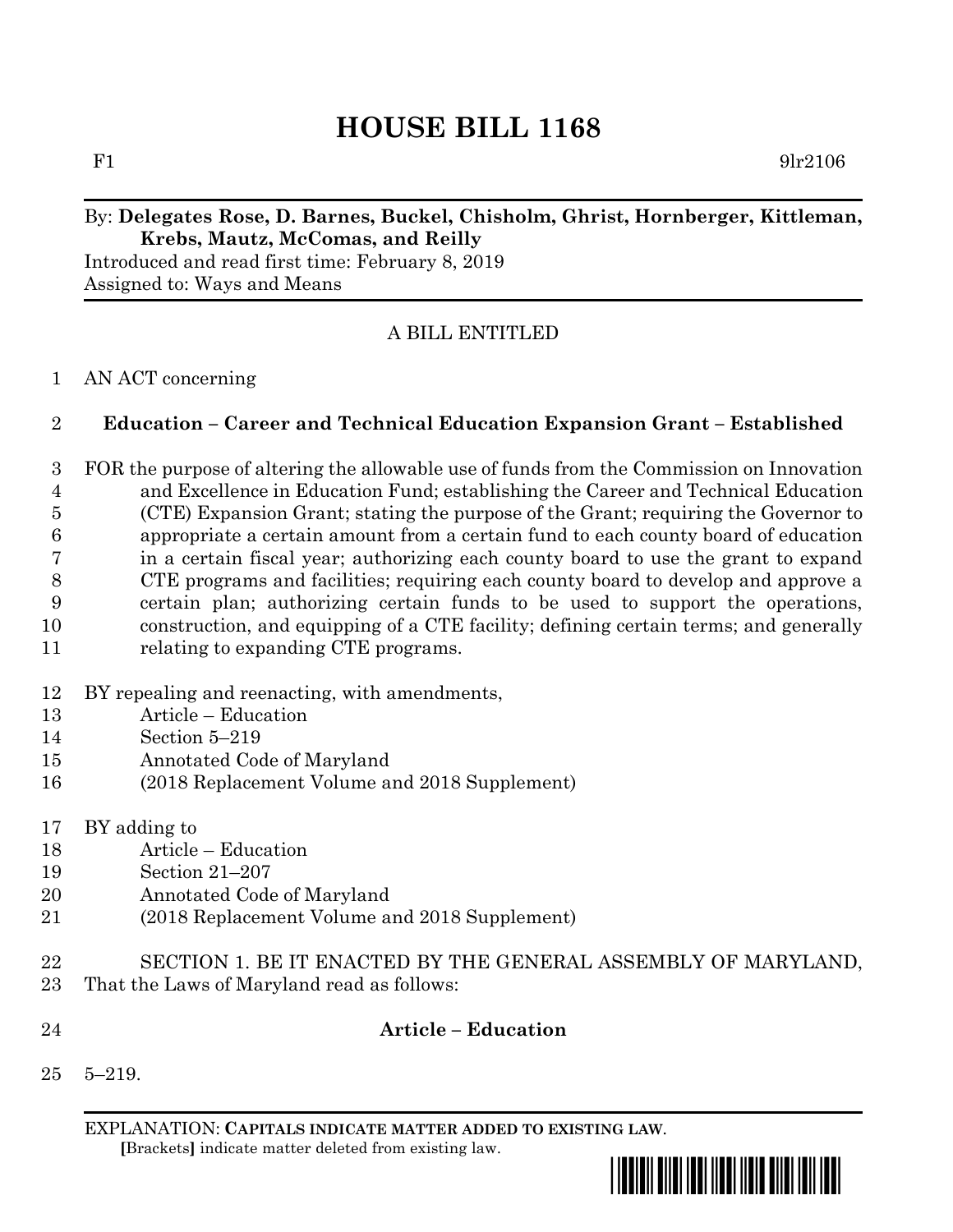#### **HOUSE BILL 1168**

 (a) In this section, "Fund" means the Commission on Innovation and Excellence in Education Fund.

(b) There is a Commission on Innovation and Excellence in Education Fund.

 (c) The purpose of the Fund is to assist in providing adequate funding for early childhood education and primary and secondary education to provide a world–class education to students so they are prepared for college and a career in the global economy of the 21st century, based on the final recommendations of the Commission on Innovation and Excellence in Education.

(d) The Department shall administer the Fund.

10 (e) (1) The Fund is a special, nonlapsing fund that is not subject to  $\S 7-302$  of the State Finance and Procurement Article.

 (2) The State Treasurer shall hold the Fund separately, and the Comptroller shall account for the Fund.

(f) The Fund consists of:

 (1) Revenue distributed to the Fund under § 2–605.1 of the Tax – General Article;

(2) Money appropriated in the State budget for the Fund; and

 (3) Any other money from any other source accepted for the benefit of the Fund.

 (g) The Fund may be used only to assist in providing **[**adequate**]** funding for early childhood education and primary and secondary education **[**through revised education funding formulas**]** based on the **[**final recommendations of**] POLICY AREAS IDENTIFIED BY** the Commission on Innovation and Excellence in Education.

- (h) (1) The State Treasurer shall invest the money of the Fund in the same manner as other State money may be invested.
- (2) Any interest earnings of the Fund shall be credited to the Fund.

 (i) Expenditures from the Fund may be made only in accordance with the State budget.

**21–207.**